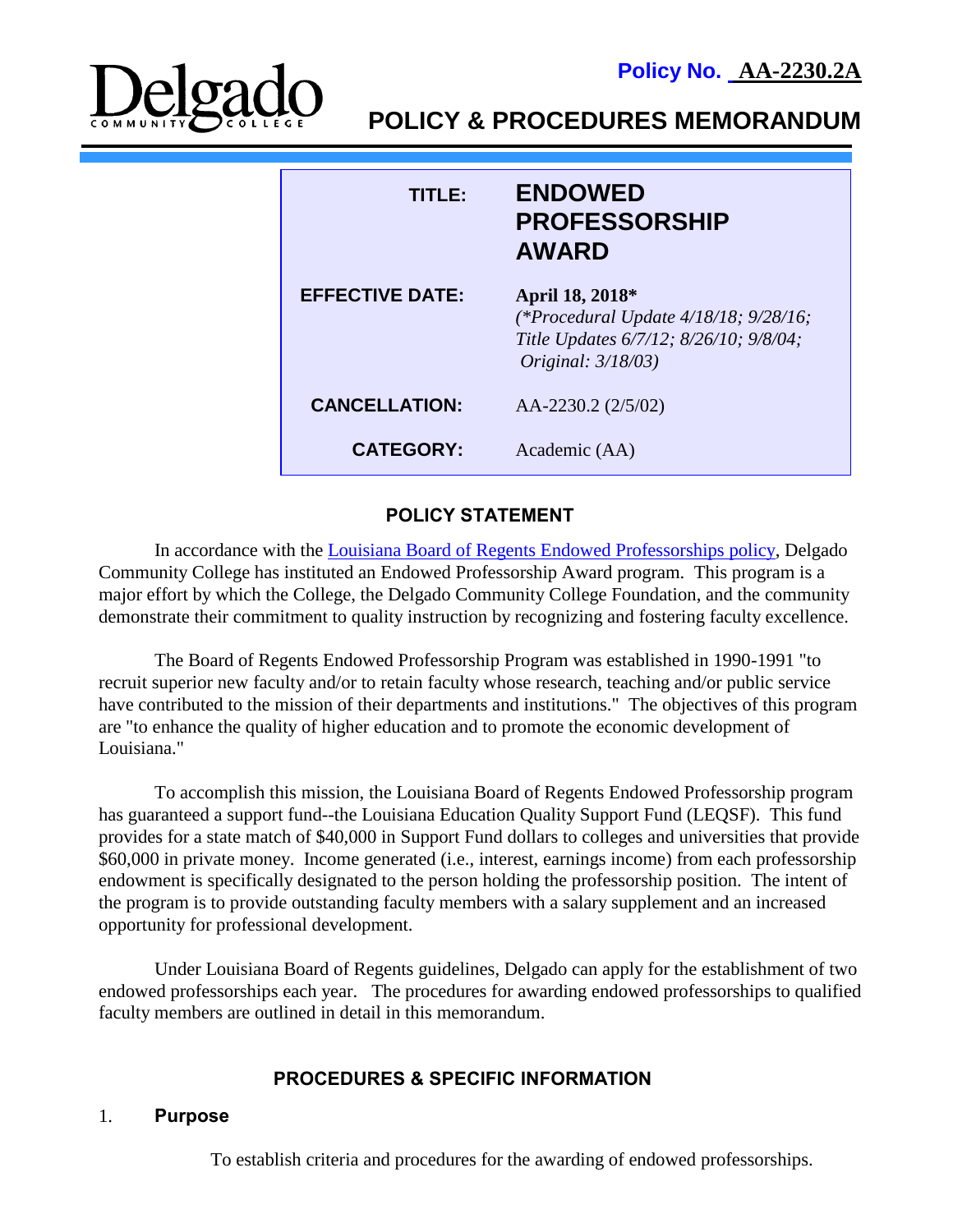## 2. **Scope and Applicability**

This policy and procedures memorandum applies to the recruitment and retention of full-time teaching faculty members at Delgado Community College.

### 3. **Goals**

The goals of the Delgado Community College Endowed Professorship Award are to encourage, promote, and reward:

- ⚫ Excellence in innovation, scholarship and instruction that have a direct effect on student outcomes;
- ⚫ Exceptional contributions of faculty to the academic discipline, the College (or former college/university for recruited faculty), and the community it serves; and
- ⚫ Collaboration with College (or former college/university for recruited faculty) staff, business and industry, and the community to align programs with industry needs and standards.

## 4. **Eligibility\***

To be eligible to apply for an endowed professorship award, a current or potential faculty member must meet the following criteria:

- Hold faculty rank. Current Delgado faculty must be at the rank of instructor or above, and in at least his/her third year of full-time service at that rank at the College.
- Have full-time teaching responsibilities at the College or his/her respective college or university. Program heads and coordinators in the various academic divisions and majors with no more than 60% released time are eligible for selection.
- Generally, faculty within the academic division or major for which the endowed professorship award is designated (by the donor) are eligible to apply. However, under exceptional circumstances, the appropriate Endowed Professorship Selection Committee may decide to grant the award to a faculty member outside the division who can demonstrate the benefits of their proposal to the division or major awarding the professorship.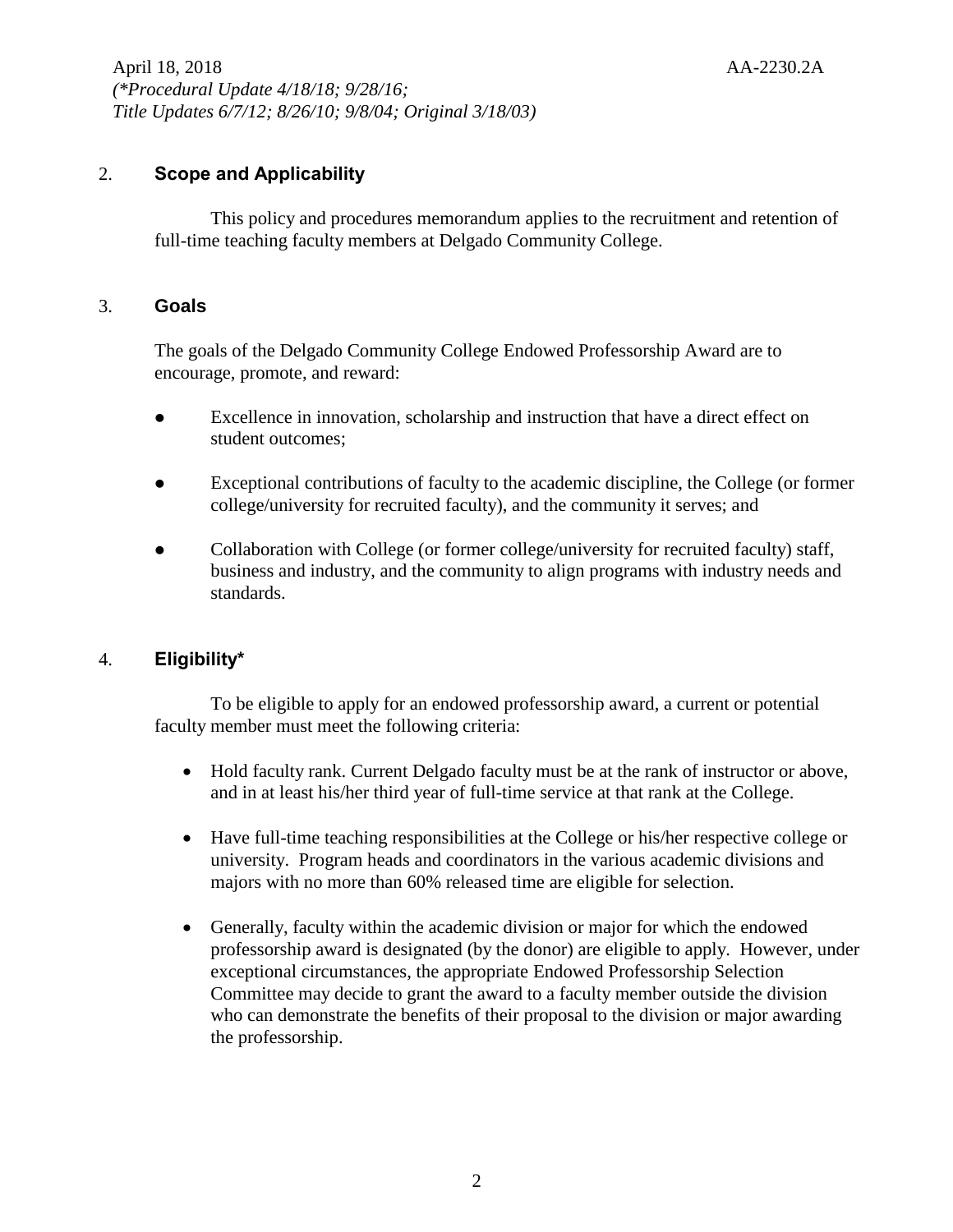- In a case in which the donor of the endowed professorship award places restrictions that conflict with these eligibility criteria, the procedures will be modified to be consistent with the donor's restrictions or the donation will be rejected, at the discretion of the College**.**
- *\* (Note: The Seymour Weiss Excellence in Teaching Endowed Professorship is awarded following criteria and procedures outlined in the College's policy on the* [Seymour Weiss](http://docushare3.dcc.edu/docushare/dsweb/Get/Document-139/2230-1E.pdf)  [Excellence in Teaching Award](http://docushare3.dcc.edu/docushare/dsweb/Get/Document-139/2230-1E.pdf)*.)*

### 5. **Application Process**

- A. Faculty may apply or be nominated by students, peers, staff or administrators for the endowed professorship award. Applications/nominations are to be submitted in letter form to the Vice Chancellor for Academic Affairs in accordance with the timeline in Section 9. The Vice Chancellor for Academic Affairs or the hiring committee may seek an Endowed Professorship designation to recruit new faculty to the College.
- B. The Vice Chancellor for Academic Affairs will verify eligibility of the faculty member.
- C. Following verification of eligibility, nominees and applicants will be contacted by the Vice Chancellor for Academic Affairs (see Section 9 for timeline). Nominees wishing to pursue the application process must write and submit a letter of intent to the Vice Chancellor for Academic Affairs. The Vice Chancellor for Academic Affairs or the hiring committee must write a letter justifying a recruited faculty member for the Endowed professorship designation.
- D. Applicants who do not meet eligibility requirements will receive a written explanation from the Vice Chancellor for Academic Affairs.
- E. Individual Selection Committees for each Endowed Professorship Award will be established in accordance with Section 6, *Selection Process.* The Selection Committees will make the final decision regarding eligibility status. A committee consisting of department chairs and deans will make final decisions regarding recruited faculty's eligibility status.
- F. Following receipt of the applicants' letters of intent, eligible candidates will be forwarded to the Dean of the academic division and the head of the department, if applicable, through which the endowed professorship will be awarded.
- G. Once eligible faculty have been determined, the Endowed Professorship Selection Committee Chair will schedule a meeting for all applicants to discuss the policy, selection process and timelines for the submission of all the supporting material.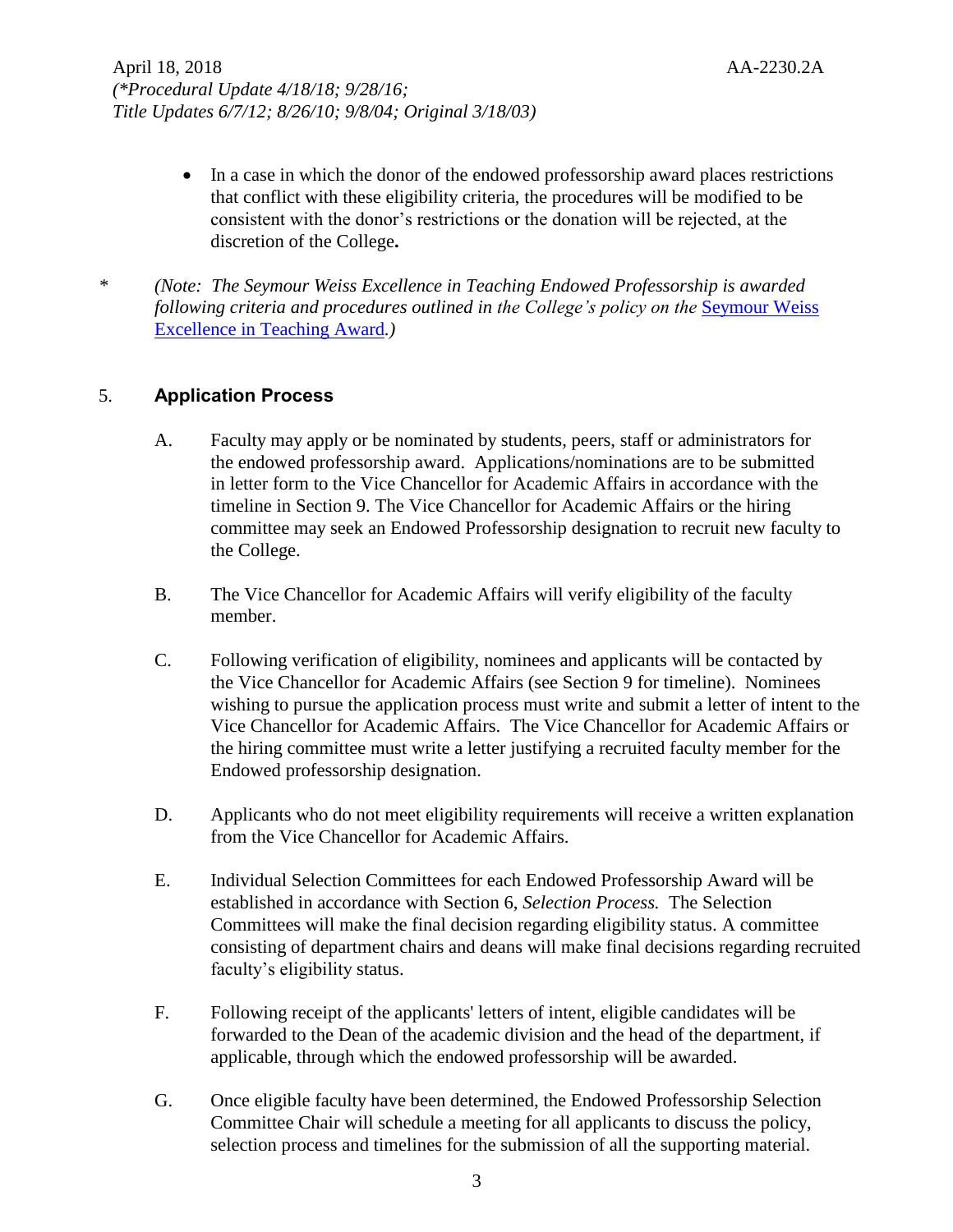- H. Current Delgado faculty applicants must submit a portfolio as outlined in Section 6, *Selection Process.* For recruited faculty, the portfolio consists of an updated curriculum vitae, biography, and three to five letters of recommendation.
- I. Upon receipt of the portfolio, the Vice Chancellor for Academic Affairs will forward the applicant's completed file to the appropriate Endowed Professorship Selection Committee.
- J. The Endowed Professorship Selection Committees will review appropriate applicant's materials.
- K. The Endowed Professorship Selection Committees will inform the Vice Chancellor for Academic Affairs of the final selection. Applicants will be notified in writing of final decision concerning the award process.
- L. Current Delgado faculty recipients will receive their cash awards by June  $1<sup>st</sup>$  of the fiscal year awarded. Recruited faculty will receive their cash awards in their pay for the designated period of time.
- M. Awarded endowments will be announced during Fall Convocation.

## 6. **Selection Process**

- A. The applicants' material will be reviewed and evaluated by the College Endowed Professorship Selection Committees. Each selection committee will be comprised of the following members:
	- ⚫ Vice Chancellor for Academic Affairs' designee To serve as Chair of each Endowed Professorship Selection Committee and as a non-voting member of each committee.
	- ⚫ Vice Chancellor for Academic Affairs Will vote only if a tie exists.
	- Head of the academic division(s) for the endowed professorship(s).
	- During Spring Convocation Division Meetings, seven (7) ad hoc faculty committee members consisting of: Four (4) faculty representatives from the academic divisions in which the professorship will be awarded (to be elected by their respective divisions at the beginning of the spring semester). In addition, two (2) faculty members will be elected from each of the academic divisions that do not have Endowed Professorships from the College will be placed in a pool from which the Vice Chancellor for Academic Affairs randomly selects three (3) candidates to serve as ad hoc committee members. (Deans of the divisions will submit names to the Vice Chancellor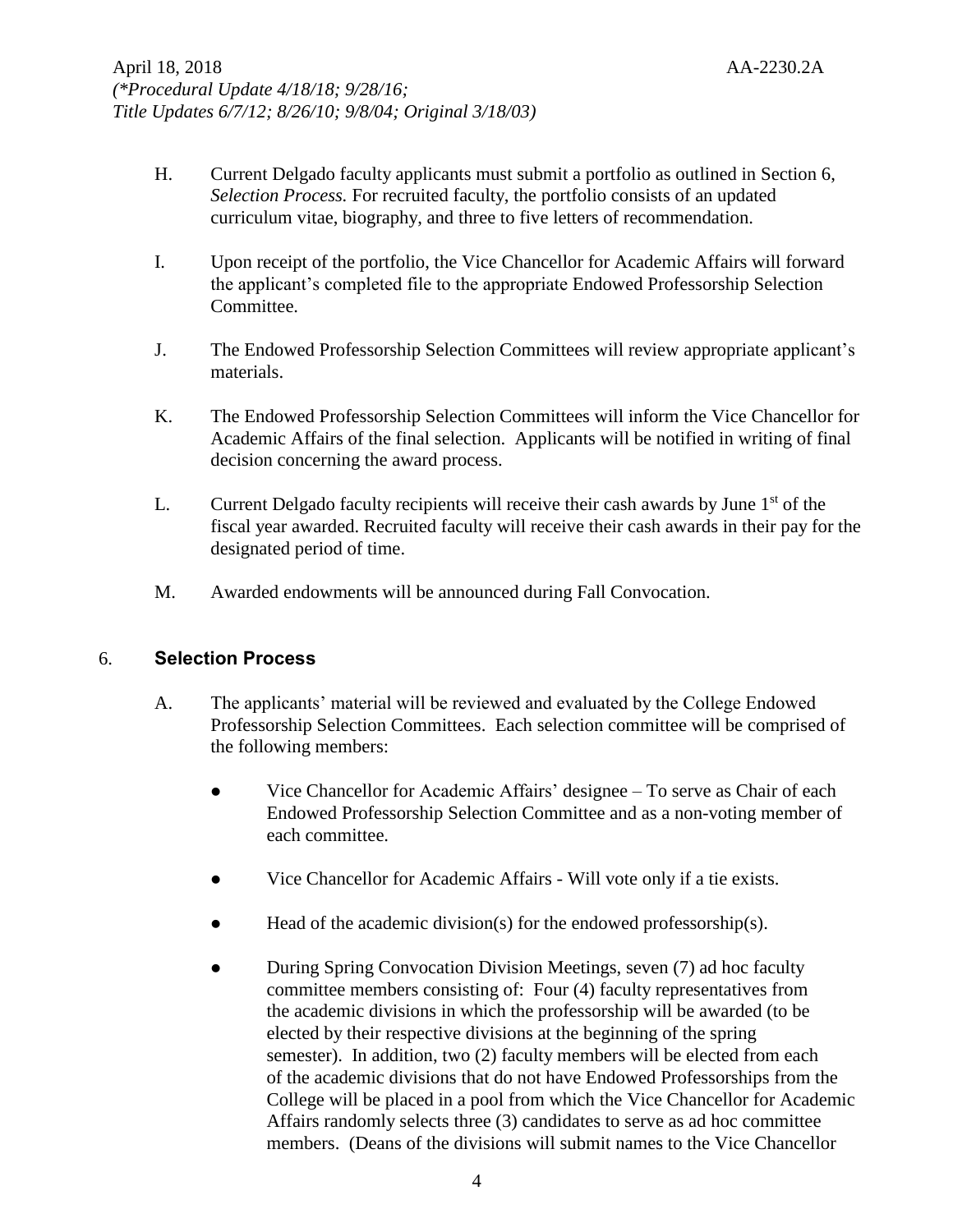for Academic Affairs' designee – who serves as Chair of each Selection Committee.)

- B. The Selection Committee for recruited faculty will consist of the academic division deans, department chairs, and faculty members of the academic division of the endowed professorship.
- C. The portfolio will be assessed on how well the individual applicant addresses the following three goals to encourage, promote, and reward:
	- (1) Excellence in innovation, scholarship and instruction that have a direct effect on student outcomes;
	- (2) Exceptional contributions of faculty to the academic discipline, the College (or former college/university for recruited faculty), and the community it serves; and
	- (3) Collaboration with College (or former college/university for recruited faculty) staff, business and industry, and the community to align programs with industry needs and standards.

For current Delgado faculty applicants, the portfolio should include a complete and current curriculum vitae and a minimum of three (3) and no more than five (5) letters of support (from colleagues, students, supervisors, business/industry associates, professional associates, etc.). For recruited faculty, the portfolio consists of an updated curriculum vitae, biography, and three to five letters of recommendation.

In addition, the applicant should include a plan of action in the portfolio. This plan of action should address the enduring quality of contributions and the future contributions to the profession. The plan will include its purpose, desired outcomes, and a timeline.

- D. The criteria for assessing the portfolio will be as follows:
	- (1) *Depth, Scope, and Quality of Contributions*
		- ⚫ Wide-reaching effects of contributions, as evidenced in the quality and diversity of the support statements received.
		- ⚫ Previous recognition of contributions, as demonstrated by other awards and honors documented in the applicant's vitae.
		- Professional public visibility of contributions, as demonstrated by publications, presentations, invited lectures, appointed and elected positions held, and other information in the applicant's vitae.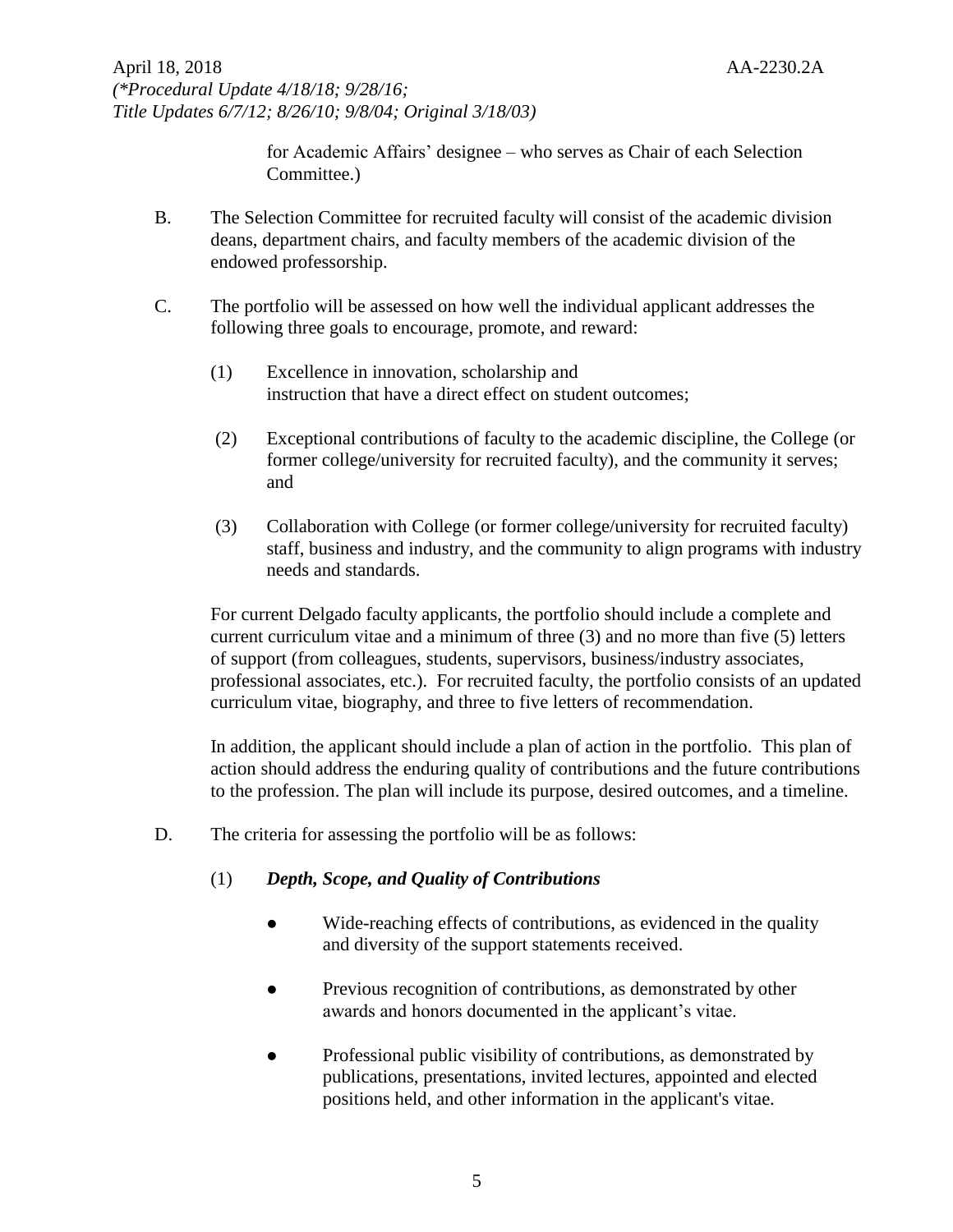- Contributions in more than one of the areas of administration, education, practice in the field, and research, as documented in supporting statements and in the applicant's vitae.
- ⚫ Sustained and continued contributions, as demonstrated in the applicant's vitae.
- ⚫ Qualitative effects of contributions in one or more areas of administration, education, practice in the field and research, and/or the image of the profession, as documented in supporting materials.
- Enduring quality of contributions or potential contributions to the profession.

## (2) *General Esteem in Which Applicant is Held by Peers*

- ⚫ Favorable comments made in the support documentation and sources of the comments.
- ⚫ Collective, favorable judgment of the Selection Committee.
- E. All applicants will receive a narrative response from the committee outlining the criteria stated above.

# 7. **Duration/Distribution of Awards**

- A. Each endowed professorship will be awarded for the stipulated period of one (1) to three (3) years to be determined by each Selection Committee. In general, the total amount will be based on the annual earnings of the award.
- B. A faculty member may receive an endowed professorship for consecutive terms. However, the Selection Committees *may* make exceptions to this rule as required by donor restrictions or for other compelling reasons.
- C. Award recipients may reapply in subsequent years.
- D. The award is a salary supplement. However, when additional endowment funds are available, they will be allocated for use by the recipient to purchase College resources, or pay for professional development activities and other expenses, as applicable to the endowed professorship. Award recipients receive a one-time yearly check not to exceed an amount deemed appropriate by the Vice Chancellor for Business and Administrative Affairs.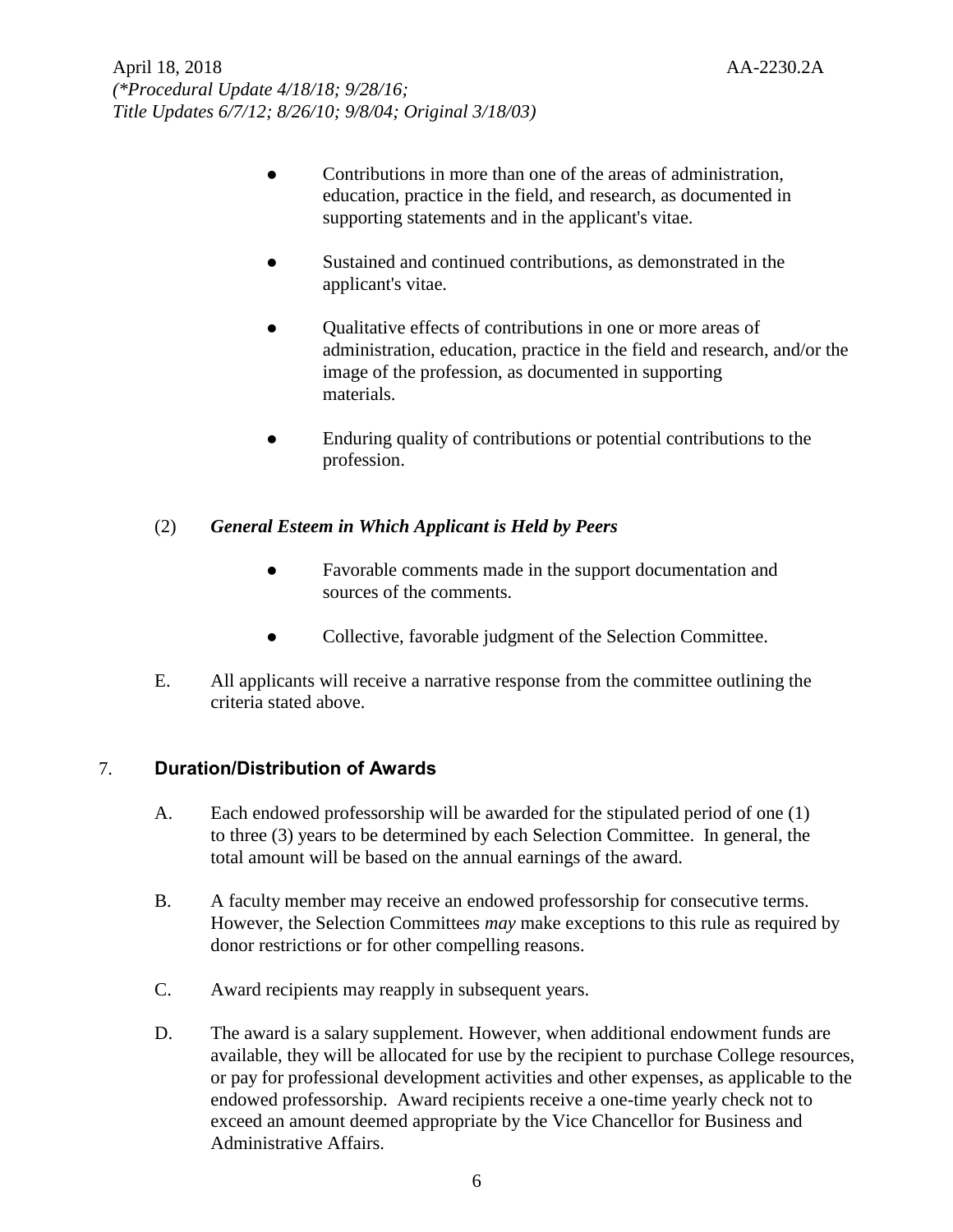- E. The College reserves the right to terminate the award based on any of the following:
	- (1) The recipient retires, resigns, or otherwise ends full-time employment prior to implementing the plan of action.
	- (2) The recipient fails to use the funds as described in the submitted proposal.
	- (3) The Vice Chancellor Academic Affairs determines that circumstances exist that deem it necessary to terminate the award.
- F. Any funds remaining in the award will be distributed in accordance with the Board of Regents Endowed Professorship policy or reinvested in the professorship account.

## 8. **Annual Review of Guidelines/Procedures**

The Endowed Professorship guidelines and procedures will be reviewed annually and revised as needed with input from the Endowed Professorship Selection Committees, and the Vice Chancellor for Academic Affairs.

## 9. **General Timeline**

| <b>Fall Convocation</b>            | Vice Chancellor for Academic Affairs announces availability of<br>Endowed Professorships.                                                                                                                                               |
|------------------------------------|-----------------------------------------------------------------------------------------------------------------------------------------------------------------------------------------------------------------------------------------|
| <b>Fourth Monday</b><br>of October | Letters of application/nomination must be submitted to the Vice<br><b>Chancellor for Academic Affairs.</b>                                                                                                                              |
| Second Monday<br>of November       | Vice Chancellor for Academic Affairs notifies applicants/nominees<br>of eligibility to submit complete portfolio.                                                                                                                       |
| Last Monday<br>of November         | List of eligible candidates forwarded by the Vice Chancellor<br>for Academic Affairs to the Dean of the academic division and the<br>head of the department, if applicable, through which the endowed<br>professorship will be awarded. |
| First Friday of<br>December        | Endowed Professorship Selection Committee Chair will hold a<br>meeting for all eligible applicants to explain policy, selection process<br>and timeline for submission of all portfolio materials.                                      |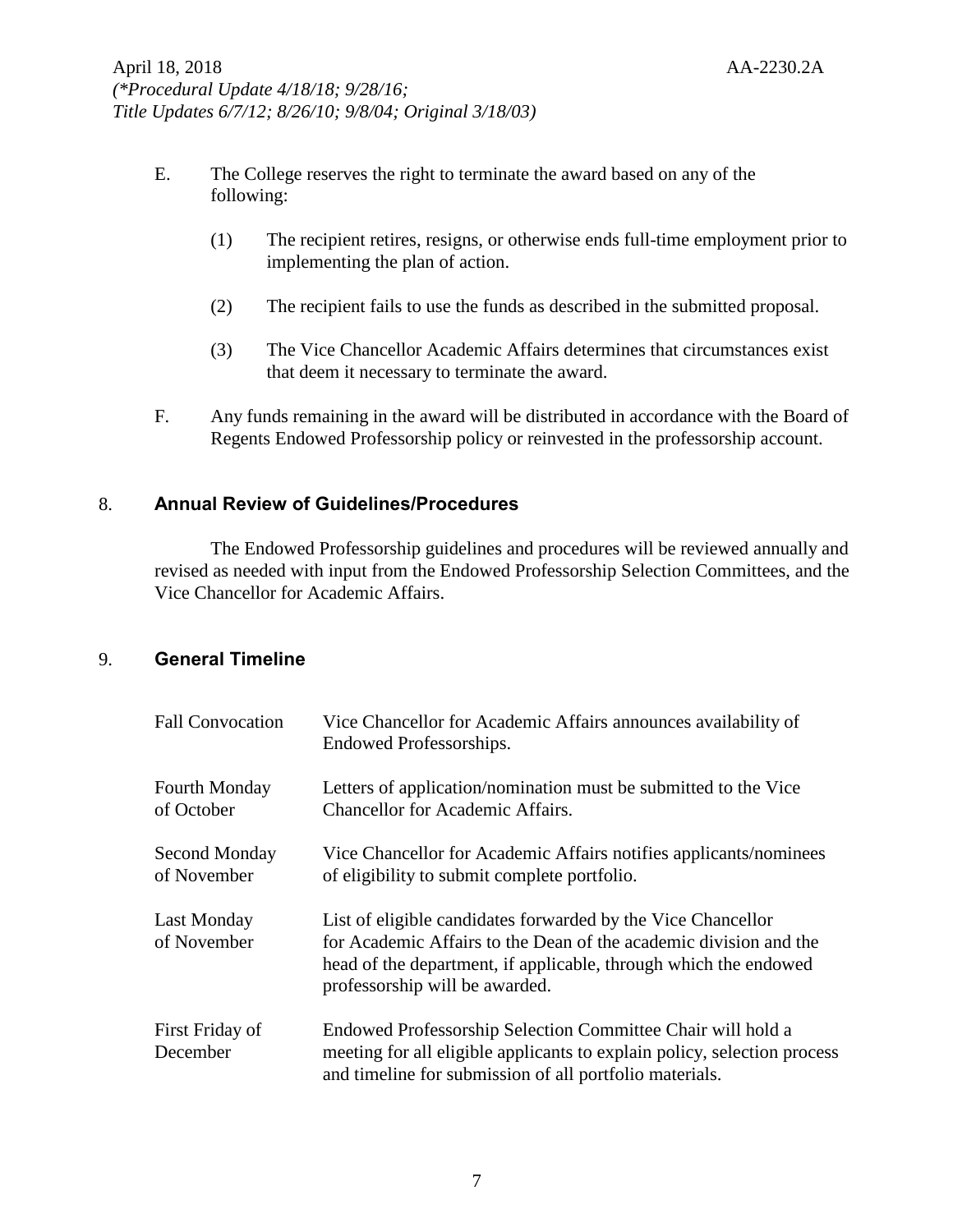# April 18, 2018 AA-2230.2A *(\*Procedural Update 4/18/18; 9/28/16; Title Updates 6/7/12; 8/26/10; 9/8/04; Original 3/18/03)*

| Spring<br>Convocation                                       | Divisions elect four representatives (per division) to serve on<br>division selection committee. Divisions that represent joint<br>Endowed Professorship Awards (across one or more divisions) identify<br>which two faculty members will serve on the joint committee. Other<br>College academic divisions select two faculty members to serve as<br>members of a pool from which "at large" members of the committee<br>will be selected. |
|-------------------------------------------------------------|---------------------------------------------------------------------------------------------------------------------------------------------------------------------------------------------------------------------------------------------------------------------------------------------------------------------------------------------------------------------------------------------------------------------------------------------|
| <b>First Friday</b><br>of February                          | Endowed Professorship Selection Committee Chair will hold a<br>meeting for all selection committee members to explain policy and<br>selection process.                                                                                                                                                                                                                                                                                      |
| Last Wednesday<br>of February                               | Deadline for current Delgado faculty applicants to submit complete<br>portfolio to the Vice Chancellor for Academic Affairs through the<br>learning management system portal. Deadline for recruited facultyto<br>submit complete portfolio directly to the Vice Chancellor for Academic<br>Affairs.                                                                                                                                        |
| <b>First Monday</b><br>of March - Second<br>Monday of April | Selection Committees review portfolios.                                                                                                                                                                                                                                                                                                                                                                                                     |
| <b>First Monday</b><br>of April                             | Decisions of Selection Committees communicated to the Vice<br>Chancellor for Academic Affairs along with a narrative critique. Vice<br>Chancellor for Academic Affairs will inform the Dean of the academic<br>division and the head of the department, if applicable, through which<br>the endowed professorship will be awarded.                                                                                                          |
| Third<br>Monday of April                                    | Each applicant will be notified in writing of the committee's<br>decision.                                                                                                                                                                                                                                                                                                                                                                  |
| June 1                                                      | Awards will be disbursed.                                                                                                                                                                                                                                                                                                                                                                                                                   |
| <b>Fall Convocation</b>                                     | Awards announced.                                                                                                                                                                                                                                                                                                                                                                                                                           |
| End of Fall<br>Semester of<br>Professorship<br>Year         | Recipient submits progress report on project, including<br>contributions to the College, how the faculty member has<br>benefitted, and use of funds to the VCAA Office.                                                                                                                                                                                                                                                                     |
| End of Spring<br>Semester of<br>Professorship<br>Year       | Recipient submits final report on completed projects,<br>including contributions to the College, how the faculty member<br>has benefitted, and use of funds to the VCAA Office.                                                                                                                                                                                                                                                             |